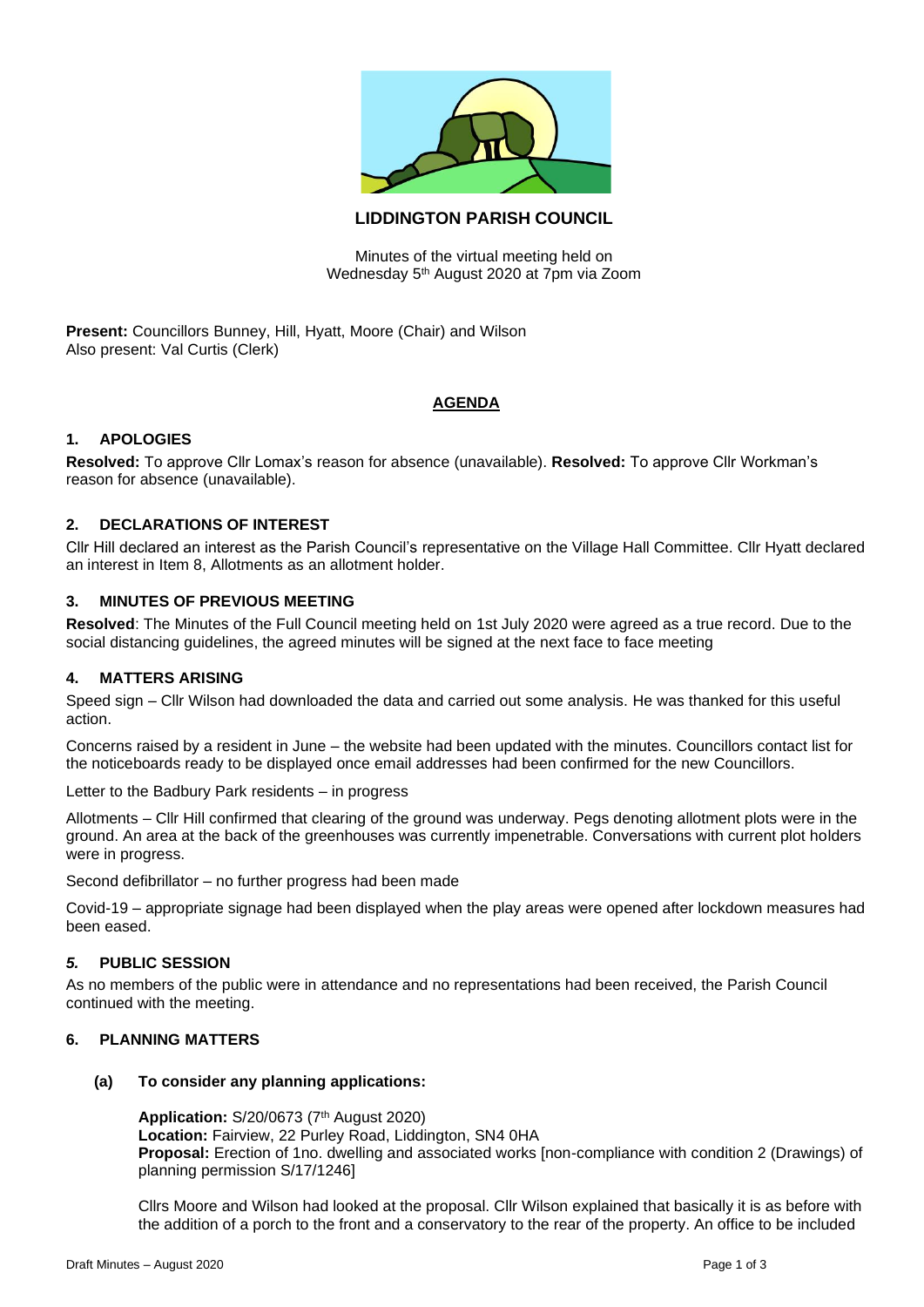in the roof space above the garage. The location had not changed. It is understood that the additional land purchased from the Diocese of Bristol in recent months by the owners of number 22 had been transferred to the owner of the plot to become part of the garden but had not been included in the plan. As this was agricultural land, a change of use will be required.

#### **Resolved:** The following comments to be submitted

At its meeting on 5th August 2020, Liddington Parish Council agreed that it wished the following comments to be noted against the above-mentioned planning application:

Parish Council has no objections to the proposal.

It is noted that a piece of land purchased from the Diocese of Bristol in recent months by the owners of number 22, has been transferred to the Applicant and now forms part of number 20, the proposed new dwelling. We understand that this land is to become part of the garden, however, it is not included in the plans. As this was agricultural land, we believe that a change of use will be required.

# **(b) To note any decisions:**

The Meeting noted that no decisions had been received.

# **7. FINANCE**

**Resolved:** Cllr Moore proposed approval to pay the invoice, recurring payment and to ratify the payment made between meetings. Cllr Hyatt seconded the proposal and was unanimously agreed.

- **(a) To approve payment of the following invoices:**
	- Auditing Solutions **–** Internal Audit **£**186.00
- **(b) To approve payment of the following Standing Orders:**
- **(c) To approve payment of the following recurring payment:** • Microsoft 365 Annual Subscription - £59.99
- (d) **To ratify payments made between meetings**
	- Zoom standard pro monthly August £14.39
- **(e) To receive the monthly accounts reconciliation** The Meeting agreed that the accounts were in good order.

# **8. ALLOTMENTS**

Cllr Hyatt was muted for the duration of the item.

Cllr Moore tabled a written report, attached to the minutes in the file, and gave a brief verbal update on the current position. The terms of the lease are now agreed, with a final tweak required for the commencement date. Three firms of Solicitor had been approached to provide quotes for the legal work to be completed on behalf of the Parish Council, which had been received. He believed that the allotments would be of benefit to the Village and those residents in Badbury Park that are within the Parish Boundary. Cllr Moore confirmed that two actions were now needed, to accept, in principle, the terms negotiated and select the solicitor and instruct them on a fixed fee basis.

**Resolved:** Cllr Hill proposed to authorise the lease negotiations with the landowner to continue as outlined in the report and approve Cllr Moore to select the preferred supplier to provide Legal Services to the Parish Council. Cllr Bunney seconded the proposal which was unanimously agreed. **Action – Cllr Moore**

Discussions to take place between the Parish Council and the Diocese of Bristol relating to the liability and charging method for the Diocese costs**. Action – Cllr Moore/Clerk**

# **9. JOEL JOFFE MEMORIAL**

A discussion paper, attached to the minutes in the file, had been circulated with 2 suggestions for a fitting memorial for Lord Joel Joffe. Lady Joffe had been approached and agreed, in principle, with the first of these proposals*.* Other suggestions included renaming of the footpath leading to the Manor, a casting and/or plaque to be sited in a central location. Cllr Moore to discuss all options with Cllr Lomax prior to wider consultation. **Action – Cllrs Moore/Lomax**

#### **10. COMMUNITY SPEEDWATCH**

The first data download from the speed sign had been willingly received by Wiltshire Police as it enabled them to carry out enforcement at the right time rather than relying on instinct. However, the local Neighbourhood Inspector and Sergeant advocated that Community Speedwatch continued as it was felt to be a valuable response to the issues of speeding, whilst acknowledging that this relied on volunteers giving up their time.